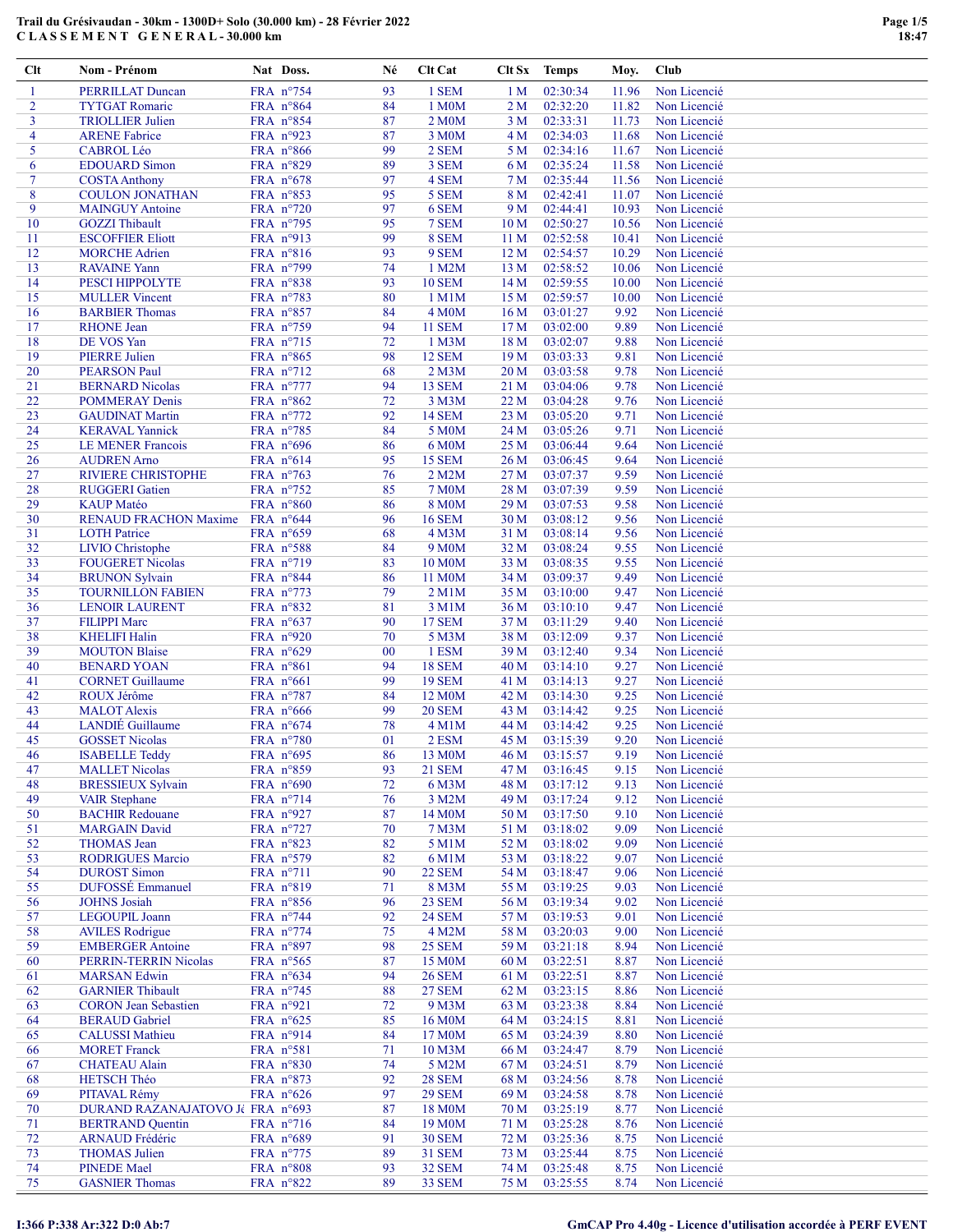| $Cl$ t     | Nom - Prénom                                     | Nat Doss.                                | Né       | Clt Cat                        | Clt Sx                               | <b>Temps</b>         | Moy.         | Club                         |
|------------|--------------------------------------------------|------------------------------------------|----------|--------------------------------|--------------------------------------|----------------------|--------------|------------------------------|
| 76         | <b>FILLON Raphael</b>                            | FRA n°779                                | 88       | <b>34 SEM</b>                  | 76 M                                 | 03:27:31             | 8.67         | Non Licencié                 |
| 77         | <b>SEGURA Bastien</b>                            | FRA n°784                                | 88       | <b>35 SEM</b>                  | 77 M                                 | 03:28:25             | 8.64         | Non Licencié                 |
| 78         | <b>GUILLAUD</b> Loic                             | FRA n°867                                | 88       | <b>36 SEM</b>                  | 78 M                                 | 03:28:38             | 8.63         | Non Licencié                 |
| 79         | <b>RAVANEL Nicolas</b>                           | FRA n°863                                | 82       | 7 M1M                          | 79 M                                 | 03:28:47             | 8.62         | Non Licencié                 |
| 80         | <b>MONNET</b> Vincent                            | FRA n°875                                | 84       | <b>20 M0M</b>                  | 80 M                                 | 03:28:49             | 8.62         | Non Licencié                 |
| 81         | <b>DURAND</b> Titouan                            | FRA $n^{\circ}$ 748                      | 01       | 3 ESM                          | 81 M                                 | 03:29:01             | 8.61         | Non Licencié                 |
| 82         | DURAND-POUDRET GREGOF FRA n°749                  |                                          | 84       | 21 M0M                         | 82 M                                 | 03:29:36             | 8.59         | Non Licencié                 |
| 83<br>84   | <b>SELLIER Sebastien</b>                         | FRA $n^{\circ}803$<br>FRA n°880          | 80<br>97 | 8 M1M<br><b>37 SEM</b>         | 83 M                                 | 03:29:43<br>03:29:43 | 8.58<br>8.58 | Non Licencié                 |
| 85         | <b>DEPOLLIER Arthur</b><br>VAÏSSETTE Alexia      | FRA n°831                                | 97       | 1 SEF                          | 84 M<br>1 F                          | 03:31:07             | 8.53         | Non Licencié<br>Non Licencié |
| 86         | <b>DUJARDIN Oriane</b>                           | FRA n°889                                | 93       | 2 SEF                          | 2F                                   | 03:31:41             | 8.50         | Non Licencié                 |
| 87         | <b>PEYROT</b> Valere                             | FRA nº922                                | 92       | <b>38 SEM</b>                  | 85 M                                 | 03:31:42             | 8.50         | Non Licencié                 |
| 88         | <b>MOTTIN MARC</b>                               | FRA $n^{\circ}$ 732                      | 84       | 22 M0M                         | 86 M                                 | 03:31:59             | 8.49         | Non Licencié                 |
| 89         | <b>SZYBOWICZ Basile</b>                          | FRA n°790                                | 98       | <b>39 SEM</b>                  | 87 M                                 | 03:32:31             | 8.47         | Non Licencié                 |
| 90         | <b>MINIER Vincent</b>                            | FRA n°703                                | 68       | 11 M3M                         | 88 M                                 | 03:33:04             | 8.45         | Non Licencié                 |
| 91         | LE DOUARIN Naïma                                 | FRA n°899                                | 96       | 3 SEF                          | 3F                                   | 03:33:31             | 8.43         | Non Licencié                 |
| 92         | <b>MENASSIER JULIE</b>                           | FRA n°791                                | 93       | 4 SEF                          | 4 F                                  | 03:33:37             | 8.43         | Non Licencié                 |
| 93         | COMMANDANT BERTRAND FRA nº765                    |                                          | 69       | 12 M3M                         | 89 M                                 | 03:33:56             | 8.41         | Non Licencié                 |
| 94<br>95   | <b>BOUVIER Daniel</b>                            | FRA n°836                                | 81<br>87 | 9 M1M                          | 90 M<br>5F                           | 03:34:56<br>03:36:20 | 8.38<br>8.32 | Non Licencié                 |
| 96         | <b>PEYRE</b> Marie<br><b>FOURCY Nathan</b>       | FRA $n^{\circ}630$<br>FRA $n^{\circ}778$ | 00       | 1 M <sub>OF</sub><br>4 ESM     | 91 M                                 | 03:36:58             | 8.30         | Non Licencié<br>Non Licencié |
| 97         | <b>CIESIELSKI DAVID</b>                          | FRA $n°700$                              | 75       | 6 M2M                          | 92 M                                 | 03:37:01             | 8.29         | Non Licencié                 |
| 98         | PAINGRIS Jean-luc                                | FRA n°782                                | 58       | 1 M5M                          | 93 M                                 | 03:37:30             | 8.28         | Non Licencié                 |
| 99         | <b>REDAELLI</b> Luca                             | FRA n°789                                | 84       | 23 M0M                         | 94 M                                 | 03:38:17             | 8.25         | Non Licencié                 |
| 100        | <b>CHOULET</b> Erwan                             | FRA $n^{\circ}620$                       | 86       | 24 M0M                         | 95 M                                 | 03:38:39             | 8.23         | Non Licencié                 |
| 101        | <b>WESTPHAL</b> Igor                             | FRA $n^{\circ}605$                       | 92       | 40 SEM                         | 96 M                                 | 03:39:38             | 8.20         | Non Licencié                 |
| 102        | <b>DUPONT Pierre-Lucas</b>                       | FRA $n^{\circ}709$                       | $00\,$   | 5 ESM                          | 97 M                                 | 03:40:28             | 8.17         | Non Licencié                 |
| 103        | <b>PLANES Nicolas</b>                            | FRA n°807                                | 73       | 7 M2M                          | 98 M                                 | 03:40:30             | 8.16         | Non Licencié                 |
| 104        | TOUSSENEL Pierre-Edouard                         | FRA n°738                                | 90       | 41 SEM                         | 99 M                                 | 03:40:45             | 8.15         | Non Licencié                 |
| 105        | <b>LEDUC</b> Maxime                              | FRA $n^{\circ}740$                       | 01       | 6 ESM                          | 100 M                                | 03:41:06             | 8.14         | Non Licencié                 |
| 106<br>107 | <b>ROCHON Florian</b>                            | FRA n°834                                | 82<br>87 | 10 M1M<br>25 M <sub>0</sub> M  | 101 M                                | 03:41:14             | 8.14<br>8.13 | Non Licencié<br>Non Licencié |
| 108        | <b>DREYER Rudolf</b><br><b>BERNARD CYRILLE</b>   | FRA $n^{\circ}915$<br>FRA $n^{\circ}646$ | 75       | 8 M2M                          | 102 <sub>M</sub><br>103 <sub>M</sub> | 03:41:30<br>03:41:33 | 8.12         | Non Licencié                 |
| 109        | <b>DEVIGNARD Nicolas</b>                         | FRA $n^{\circ}595$                       | 82       | 11 M1M                         | 104 <sub>M</sub>                     | 03:41:43             | 8.12         | Non Licencié                 |
| 110        | <b>DARLIX Edouard</b>                            | FRA n°685                                | 87       | <b>26 M0M</b>                  | 105 M                                | 03:41:58             | 8.11         | Non Licencié                 |
| 111        | <b>DAUMALIN</b> Renan                            | FRA n°770                                | 94       | 42 SEM                         | 106 M                                | 03:42:05             | 8.11         | Non Licencié                 |
| 112        | <b>COUCHON</b> Dorian                            | FRA n°869                                | 96       | 43 SEM                         | 107 M                                | 03:42:25             | 8.09         | Non Licencié                 |
| 113        | <b>CASTAING Yan</b>                              | FRA n°895                                | 94       | 44 SEM                         | 108 M                                | 03:42:28             | 8.09         | Non Licencié                 |
| 114        | <b>CARTIER-MILLON Vanessa</b>                    | FRA $n^{\circ}606$                       | 84       | 2 M0F                          | 6 F                                  | 03:42:33             | 8.09         | Non Licencié                 |
| 115        | <b>VOGELWEID Gille</b>                           | FRA n°793                                | 93       | 45 SEM                         | 109 M                                | 03:43:17             | 8.06         | Non Licencié                 |
| 116        | <b>BROCHET Sidonie</b>                           | FRA n°888                                | 97       | 5 SEF                          | 7F                                   | 03:43:26             | 8.06         | Non Licencié                 |
| 117<br>118 | <b>GUILLET David</b><br><b>RENAUDIN Matthieu</b> | FRA n°706<br>FRA nº924                   | 75<br>01 | 9 M2M<br>7 ESM                 | 110 <sub>M</sub><br>111 <sub>M</sub> | 03:43:46<br>03:43:55 | 8.04<br>8.04 | Non Licencié<br>Non Licencié |
| 119        | <b>FLEUR FABRICE</b>                             | FRA n°776                                | 75       | 10 M2M                         | 112M                                 | 03:44:00             | 8.04         | Non Licencié                 |
| 120        | <b>GOTTLOEBER Leander</b>                        | FRA $n^{\circ}$ 724                      | 97       | <b>46 SEM</b>                  | 113M                                 | 03:44:09             | 8.03         | Non Licencié                 |
| 121        | <b>VACHER Maxime</b>                             | FRA $n^{\circ}628$                       | 98       | <b>47 SEM</b>                  | 114M                                 | 03:45:06             | 8.00         | Non Licencié                 |
| 122        | <b>BLANDON Olivier</b>                           | FRA n°764                                | 82       | 12 M1M                         | 115M                                 | 03:45:29             | 7.98         | Non Licencié                 |
| 123        | <b>TROUCHE Vincent</b>                           | FRA $n^{\circ}633$                       | 98       | 48 SEM                         | 116M                                 | 03:45:34             | 7.98         | Non Licencié                 |
| 124        | <b>GRIMAUD Marine</b>                            | FRA n°663                                | 97       | 6 SEF                          | 8F                                   | 03:45:54             | 7.97         | Non Licencié                 |
| 125        | <b>SPONGA Stephen</b>                            | FRA n°814                                | 92       | <b>49 SEM</b>                  | 117 M                                | 03:46:08             | 7.96         | Non Licencié                 |
| 126        | <b>DEMEUSOY</b> Gaspard                          | FRA $n^{\circ}802$                       | 93       | <b>50 SEM</b>                  | 118 <sub>M</sub>                     | 03:46:10             | 7.96         | Non Licencié                 |
| 127        | <b>CLIPET AUDREY</b>                             | FRA $n^{\circ}$ 747                      | 77       | 1 M <sub>2</sub> F             | 9 F                                  | 03:46:17             | 7.95         | Non Licencié                 |
| 128<br>129 | <b>COURT Tanguy</b><br>PRUDHOMME Hugo            | FRA $n^{\circ}627$<br>FRA n°850          | 96<br>94 | 51 SEM<br><b>52 SEM</b>        | 119 <sub>M</sub><br>120 <sub>M</sub> | 03:46:30<br>03:46:37 | 7.95<br>7.94 | Non Licencié<br>Non Licencié |
| 130        | <b>TAVENAS Ronan</b>                             | FRA $n^{\circ}623$                       | 97       | <b>53 SEM</b>                  | 121 M                                | 03:46:42             | 7.94         | Non Licencié                 |
| 131        | ROBLEDO Roberto                                  | FRA $n^{\circ}619$                       | 87       | 27 M <sub>0</sub> M            | 122 M                                | 03:46:45             | 7.94         | Non Licencié                 |
| 132        | <b>MATHIEU</b> Ivan                              | FRA n°846                                | 00       | 8 ESM                          | 123 <sub>M</sub>                     | 03:46:58             | 7.93         | Non Licencié                 |
| 133        | <b>ROBERT David</b>                              | FRA $n^{\circ}842$                       | 72       | 13 M3M                         | 124M                                 | 03:48:08             | 7.89         | Non Licencié                 |
| 134        | <b>MATT</b> Karine                               | FRA n°881                                | 73       | $2$ M <sub>2</sub> F           | 10F                                  | 03:48:13             | 7.89         | Non Licencié                 |
| 135        | <b>BOURDIN Nicolas</b>                           | FRA $n^{\circ}847$                       | 94       | <b>54 SEM</b>                  | 125 M                                | 03:48:41             | 7.87         | Non Licencié                 |
| 136        | <b>ROCHE</b> Maxime                              | FRA n°896                                | 98       | <b>55 SEM</b>                  | 126 M                                | 03:49:39             | 7.84         | Non Licencié                 |
| 137        | <b>GAMICHON Jjérôme</b>                          | FRA $n^{\circ}813$                       | 74       | 11 M2M                         | 127 M                                | 03:49:50             | 7.83         | Non Licencié                 |
| 138<br>139 | <b>GUILLOUD Benjamin</b><br><b>BUIS Benjamin</b> | FRA $n^{\circ}617$<br>FRA $n^{\circ}641$ | 88<br>99 | <b>56 SEM</b><br><b>57 SEM</b> | 128 M<br>129 M                       | 03:50:12             | 7.82<br>7.81 | Non Licencié<br>Non Licencié |
| 140        | <b>RICO LAURE</b>                                | FRA $n^{\circ}697$                       | 70       | 1 M3F                          | 11F                                  | 03:50:28<br>03:51:15 | 7.78         | Non Licencié                 |
| 141        | <b>BOIGNE Philippe</b>                           | FRA n°804                                | 78       | 13 M1M                         | 130 <sub>M</sub>                     | 03:51:35             | 7.77         | Non Licencié                 |
| 142        | CASSEBRAS Benjamin                               | FRA $n^{\circ}578$                       | 96       | <b>58 SEM</b>                  | 131 M                                | 03:52:17             | 7.75         | Non Licencié                 |
| 143        | <b>RUBIO Cedric</b>                              | FRA n°820                                | 90       | <b>59 SEM</b>                  | 132 M                                | 03:52:28             | 7.74         | Non Licencié                 |
| 144        | <b>CORDIER Emilie</b>                            | FRA $n^{\circ}$ 733                      | 70       | $2$ M $3F$                     | 12F                                  | 03:52:33             | 7.74         | Non Licencié                 |
| 145        | ?Dossard #846419582                              | FRA n°846419582                          |          | <b>60 SEM</b>                  | 133 M                                | 03:52:34             | 7.74         | Non Licencié                 |
| 146        | <b>CHAMPANHET Daniel</b>                         | FRA $n^{\circ}583$                       | 65       | 1 M4M                          | 134 M                                | 03:52:52             | 7.73         | Non Licencié                 |
| 147        | <b>DEPIGNY Alexandre</b>                         | FRA $n^{\circ}$ 726                      | 77       | 12 M2M                         | 135 M                                | 03:53:12             | 7.72         | Non Licencié                 |
| 148        | <b>DEBOUT Nicolas</b>                            | FRA $n^{\circ}642$                       | 92       | 61 SEM                         | 136 <sub>M</sub>                     | 03:54:38             | 7.67         | Non Licencié                 |
| 149<br>150 | <b>BALAHACHI Rafion</b><br><b>FLURY Thibaud</b>  | FRA $n^{\circ}653$<br>FRA n°723          | 80<br>77 | 14 M1M<br>13 M2M               | 137 M<br>138 M                       | 03:55:10<br>03:55:15 | 7.65<br>7.65 | Non Licencié<br>Non Licencié |
|            |                                                  |                                          |          |                                |                                      |                      |              |                              |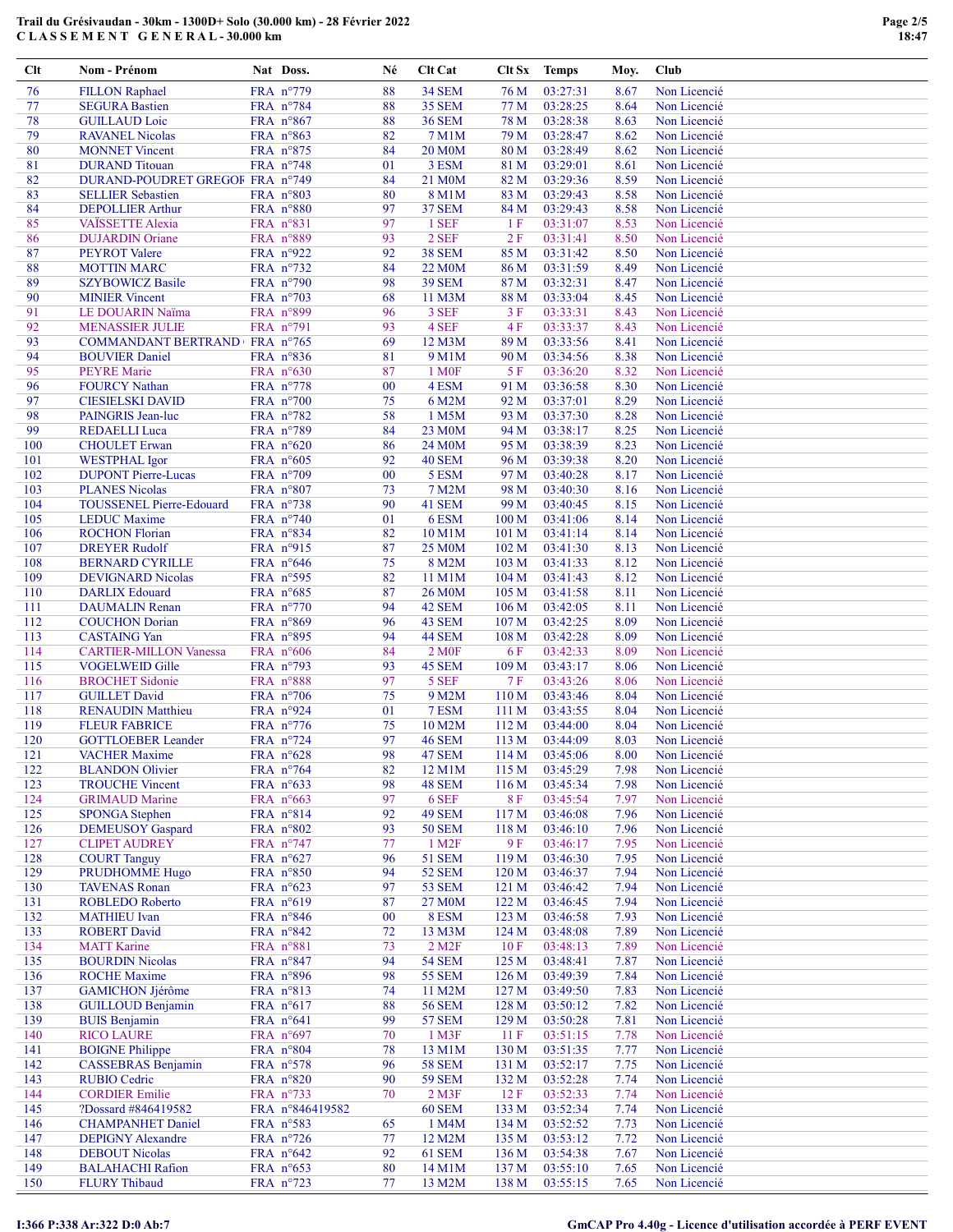| $Cl$ t     | Nom - Prénom                                            | Nat Doss.                                | Né       | Clt Cat                      | Clt Sx           | <b>Temps</b>         | Moy.         | Club                         |
|------------|---------------------------------------------------------|------------------------------------------|----------|------------------------------|------------------|----------------------|--------------|------------------------------|
| 151        | ?Dossard #926                                           | FRA nº926                                |          | 62 SEM                       | 139 M            | 03:55:22             | 7.65         | Non Licencié                 |
| 152        | HANS Frédéric                                           | FRA n°692                                | 71       | 14 M3M                       | 140 M            | 03:55:25             | 7.65         | Non Licencié                 |
| 153        | <b>JONEAU</b> Julien                                    | FRA $n^{\circ}669$                       | 95       | 63 SEM                       | 141 M            | 03:55:25             | 7.65         | Non Licencié                 |
| 154        | <b>VALOUR Arnaud</b>                                    | FRA n°668                                | 87       | <b>28 M0M</b>                | 142 M            | 03:55:46             | 7.64         | Non Licencié                 |
| 155        | <b>LEGENDRE</b> Damien                                  | FRA $n^{\circ}660$                       | 84       | <b>29 M0M</b>                | 143 M            | 03:55:48             | 7.63         | Non Licencié                 |
| 156        | <b>DAMIER Jean-Pascal</b>                               | FRA $n^{\circ}718$                       | 65       | 2 M4M                        | 144 M            | 03:55:50             | 7.63         | Non Licencié                 |
| 157        | <b>GIROUD MATHILDE</b>                                  | FRA n°672                                | 90       | 7 SEF                        | 13 F             | 03:55:53             | 7.63         | Non Licencié                 |
| 158        | <b>LOGERAIS WILFRIED</b>                                | FRA $n^{\circ}876$                       | 79       | 15 M1M                       | 145 M            | 03:56:10             | 7.62         | Non Licencié                 |
| 159        | <b>DUCROS</b> Camille                                   | FRA n°894                                | 94       | 8 SEF                        | 14F              | 03:56:17             | 7.62         | Non Licencié                 |
| 160<br>161 | <b>DUPONT-FERRIER Alexis</b><br><b>LEDUC William</b>    | FRA n°891<br>FRA n°741                   | 69<br>75 | 15 M3M<br>14 M2M             | 146 M<br>147 M   | 03:56:22<br>03:57:01 | 7.62<br>7.59 | Non Licencié<br>Non Licencié |
| 162        | <b>GROSFILLEY Yohan</b>                                 | FRA n°833                                | 86       | 30 M0M                       | 148 M            | 03:57:03             | 7.59         | Non Licencié                 |
| 163        | DE GAUDENZI Yvan                                        | FRA n°648                                | 79       | 16 M1M                       | 149 M            | 03:57:06             | 7.59         | Non Licencié                 |
| 164        | <b>ANZALONE</b> Gina                                    | FRA $n^{\circ}$ 735                      | 71       | 3 M3F                        | 15F              | 03:57:33             | 7.58         | Non Licencié                 |
| 165        | ?Dossard $#215$                                         | FRA nº215                                |          | 64 SEM                       | 150 M            | 03:57:34             | 7.58         | Non Licencié                 |
| 166        | <b>MERCIER Sébastien</b>                                | FRA n°729                                | 81       | 17 M1M                       | 151 M            | 03:57:53             | 7.57         | Non Licencié                 |
| 167        | <b>BIQUE Xavier</b>                                     | FRA $n^{\circ}760$                       | 81       | 18 M1M                       | 152 M            | 03:58:09             | 7.56         | Non Licencié                 |
| 168        | <b>MISKOLCZI NICOLAS</b>                                | FRA n°893                                | 80       | 19 M1M                       | 153 M            | 03:58:14             | 7.56         | Non Licencié                 |
| 169        | <b>SALMON Mathieu</b>                                   | FRA n°788                                | 96       | 65 SEM                       | 154 M            | 03:58:14             | 7.56         | Non Licencié                 |
| 170        | <b>LACOUR Celiane</b>                                   | FRA $n^{\circ}679$                       | 96       | 9 SEF                        | 16F              | 03:59:52             | 7.50         | Non Licencié                 |
| 171        | <b>CASTAING Matthias</b>                                | FRA $n^{\circ}$ 737                      | 90       | <b>66 SEM</b>                | 155 M            | 04:00:26             | 7.49         | Non Licencié                 |
| 172<br>173 | <b>LAMBERT</b> Laura                                    | FRA n°694<br>FRA n°655                   | 93<br>86 | <b>10 SEF</b>                | 17F<br>156 M     | 04:00:50             | 7.47<br>7.46 | Non Licencié<br>Non Licencié |
| 174        | <b>MAGNIN</b> Jonathan<br><b>MASCIAVE Virginie</b>      | FRA n°766                                | 79       | 31 M <sub>0</sub> M<br>1 M1F | 18F              | 04:01:09<br>04:01:37 | 7.45         | Non Licencié                 |
| 175        | <b>SI TAYEB Farid</b>                                   | FRA $n^{\circ}635$                       | 69       | 16 M3M                       | 157 M            | 04:01:41             | 7.45         | Non Licencié                 |
| 176        | <b>BAYLE GERALD</b>                                     | FRA n°835                                | 76       | 15 M2M                       | 158 M            | 04:02:02             | 7.44         | Non Licencié                 |
| 177        | <b>HETZEL Remy</b>                                      | FRA $n^{\circ}$ 743                      | 87       | 32 M <sub>0</sub> M          | 159 M            | 04:02:11             | 7.43         | Non Licencié                 |
| 178        | <b>GIROD Alexis</b>                                     | FRA $n^{\circ}687$                       | 95       | 67 SEM                       | 160 <sub>M</sub> | 04:02:11             | 7.43         | Non Licencié                 |
| 179        | <b>IGOR MARIE</b>                                       | FRA n°704                                | 75       | 16 M2M                       | 161 M            | 04:03:09             | 7.40         | Non Licencié                 |
| 180        | <b>SEROUR David</b>                                     | FRA n°654                                | 78       | 20 M1M                       | 162 M            | 04:03:26             | 7.39         | Non Licencié                 |
| 181        | <b>BOULLOUD Rémi</b>                                    | FRA n°781                                | 94       | <b>68 SEM</b>                | 163 M            | 04:03:41             | 7.39         | Non Licencié                 |
| 182        | <b>ROBESSON Johan</b>                                   | FRA $n^{\circ}826$                       | 85       | 33 M <sub>0</sub> M          | 164M             | 04:04:42             | 7.36         | Non Licencié                 |
| 183        | <b>TARAVEL Pierre-Adrien</b>                            | FRA $n^{\circ}615$                       | 83       | 34 M <sub>0</sub> M          | 165 <sub>M</sub> | 04:04:43             | 7.36         | Non Licencié                 |
| 184        | <b>PELLET</b> Frederic                                  | FRA $n^{\circ}912$                       | 76       | 17 M2M                       | 166 <sub>M</sub> | 04:04:58             | 7.35         | Non Licencié                 |
| 185<br>186 | <b>LAIOLO</b> Catherine<br><b>DIGARD</b> Frédéric       | FRA $n^{\circ}624$<br>FRA n°884          | 65<br>71 | 1 M4F<br>17 M3M              | 19F<br>167 M     | 04:05:00<br>04:05:28 | 7.35<br>7.33 | Non Licencié<br>Non Licencié |
| 187        | <b>DEBOIBE</b> Loic                                     | FRA $n^{\circ}638$                       | 90       | <b>69 SEM</b>                | 168 M            | 04:05:28             | 7.33         | Non Licencié                 |
| 188        | <b>LASCOUX Nathanael</b>                                | FRA n°909                                | 01       | 9 ESM                        | 169 M            | 04:05:35             | 7.33         | Non Licencié                 |
| 189        | CATELAIN Frédéric                                       | FRA n°758                                | 78       | 21 M1M                       | 170 <sub>M</sub> | 04:05:40             | 7.33         | Non Licencié                 |
| 190        | PAQUIEN JOHANA                                          | FRA n°858                                | 85       | 3 M <sub>OF</sub>            | 20F              | 04:05:45             | 7.32         | Non Licencié                 |
| 191        | <b>BERLIAT NICOLAS</b>                                  | FRA $n^{\circ}868$                       | 98       | <b>70 SEM</b>                | 171 M            | 04:05:46             | 7.32         | Non Licencié                 |
| 192        | <b>ZINE</b> Samir                                       | FRA $n^{\circ}621$                       | 75       | 18 M2M                       | 172 M            | 04:05:46             | 7.32         | Non Licencié                 |
| 193        | <b>HEUSCHMIDT Chantal</b>                               | FRA n°597                                | 91       | <b>11 SEF</b>                | 21 F             | 04:05:54             | 7.32         | Non Licencié                 |
| 194        | <b>GAUTRON</b> Mathieu                                  | FRA $n^{\circ}647$                       | 98       | <b>71 SEM</b>                | 173 M            | 04:05:55             | 7.32         | Non Licencié                 |
| 195        | <b>CAMPODONICO LAURENT</b>                              | FRA n°870                                | 74       | 19 M2M                       | 174 M            | 04:06:41             | 7.30         | Non Licencié                 |
| 196        | <b>BERTRAND Elora</b>                                   | FRA n°837                                | 92       | <b>12 SEF</b>                | $22 F$           | 04:06:42             | 7.30         | Non Licencié                 |
| 197        | <b>SZTAJNKRYCER Pierre</b>                              | FRA n°705                                | 93       | <b>72 SEM</b>                | 175 M            | 04:06:48             | 7.29         | Non Licencié                 |
| 198<br>199 | <b>LEVACHER Alexandre</b><br><b>GUILLAUDEAU Mathieu</b> | FRA n°592<br>FRA n°882                   | 86<br>83 | 35 M0M<br>36 M0M             | 176M<br>177 M    | 04:07:01<br>04:07:02 | 7.29<br>7.29 | Non Licencié<br>Non Licencié |
| 200        | <b>BOUDIER Youen</b>                                    | FRA $n^{\circ}677$                       | 00       | <b>10 ESM</b>                | 178 M            | 04:07:40             | 7.27         | Non Licencié                 |
| 201        | <b>DARME Rémy</b>                                       | FRA n°616                                | 80       | 22 M1M                       | 179 M            | 04:07:41             | 7.27         | Non Licencié                 |
| 202        | <b>MARY Thomas</b>                                      | FRA $n^{\circ}$ 725                      | 88       | <b>73 SEM</b>                | 180 M            | 04:08:13             | 7.25         | Non Licencié                 |
| 203        | <b>MORAND Kévin</b>                                     | FRA $n^{\circ}670$                       | 93       | <b>74 SEM</b>                | 181 M            | 04:08:23             | 7.25         | Non Licencié                 |
| 204        | <b>MAURO</b> Jonathan                                   | FRA $n^{\circ}852$                       | 80       | 23 M1M                       | 182 M            | 04:08:39             | 7.24         | Non Licencié                 |
| 205        | <b>GOMARD</b> Joachim                                   | FRA $n^{\circ}569$                       | 84       | 37 M0M                       | 183 M            | 04:08:42             | 7.24         | Non Licencié                 |
| 206        | <b>BORRIONE François</b>                                | FRA $n^{\circ}594$                       | 53       | 1 M6M                        | 184 M            | 04:09:00             | 7.23         | Non Licencié                 |
| 207        | <b>DUTREMEZ Laurent</b>                                 | FRA n°598                                | 69       | 18 M3M                       | 185 M            | 04:10:24             | 7.19         | Non Licencié                 |
| 208        | <b>LAVIELLE Marjorie</b>                                | FRA $n^{\circ}599$                       | 76       | 3 M <sub>2F</sub>            | 23 F             | 04:10:24             | 7.19         | Non Licencié                 |
| 209        | <b>DIDELLE</b> Stéphane                                 | FRA n°771                                | 68       | 19 M3M                       | 186 M            | 04:10:45             | 7.18         | Non Licencié                 |
| 210<br>211 | <b>COGNARD Claire</b><br><b>DIOURI</b> Adam             | FRA n°890                                | 93<br>98 | <b>13 SEF</b>                | 24 F             | 04:10:55             | 7.17         | Non Licencié<br>Non Licencié |
| 212        | <b>GAILLARD Pascal</b>                                  | FRA n°667<br>FRA $n^{\circ}$ 757         | 73       | <b>75 SEM</b><br>20 M2M      | 187 M<br>188 M   | 04:11:54<br>04:12:00 | 7.15<br>7.14 | Non Licencié                 |
| 213        | THOMASSON Sébastien                                     | FRA $n^{\circ}665$                       | 80       | 24 M1M                       | 189 M            | 04:12:00             | 7.14         | Non Licencié                 |
| 214        | <b>JOUSSERAND Thierry</b>                               | FRA $n^{\circ}650$                       | 71       | 20 M3M                       | 190 <sub>M</sub> | 04:12:16             | 7.14         | Non Licencié                 |
| 215        | PEQUIGNOT Laurent                                       | FRA $n^{\circ}618$                       | 84       | 38 M0M                       | 191 M            | 04:12:34             | 7.13         | Non Licencié                 |
| 216        | <b>RUBIO Stephane</b>                                   | FRA n°821                                | 92       | <b>76 SEM</b>                | 192 M            | 04:13:31             | 7.10         | Non Licencié                 |
| 217        | <b>ROBIN Gregory</b>                                    | FRA $n^{\circ}645$                       | 75       | 21 M2M                       | 193 M            | 04:13:37             | 7.10         | Non Licencié                 |
| 218        | <b>LEGROS JULIEN</b>                                    | FRA n°750                                | 87       | 39 M0M                       | 194 M            | 04:13:38             | 7.10         | Non Licencié                 |
| 219        | <b>ROMAIN Rouphael</b>                                  | FRA $n^{\circ}$ 717                      | 84       | <b>40 M0M</b>                | 195 <sub>M</sub> | 04:14:06             | 7.08         | Non Licencié                 |
| 220        | DAVAL Benoît                                            | FRA $n^{\circ}879$                       | 66       | 3 M4M                        | 196 M            | 04:14:27             | 7.07         | Non Licencié                 |
| 221        | <b>CLOT</b> Robin                                       | FRA $n^{\circ}662$                       | 89       | <b>77 SEM</b>                | 197 M            | 04:15:18             | 7.05         | Non Licencié                 |
| 222<br>223 | <b>DAVAT</b> Gerard                                     | FRA n°602                                | 75       | 22 M2M                       | 198 M            | 04:15:39             | 7.04         | Non Licencié<br>Non Licencié |
| 224        | <b>SOLA Cedric</b><br><b>ASTOLFI Katell</b>             | FRA $n^{\circ}684$<br>FRA $n^{\circ}917$ | 78<br>71 | 25 M1M<br>4 M3F              | 199 M<br>25F     | 04:16:00<br>04:16:54 | 7.03<br>7.01 | Non Licencié                 |
| 225        | <b>BONIFACE Thierry</b>                                 | FRA n°825                                | 63       | 4 M4M                        | 200 M            | 04:16:58             | 7.01         | Non Licencié                 |
|            |                                                         |                                          |          |                              |                  |                      |              |                              |

# I:366 P:338 Ar:322 D:0 Ab:7 GmCAP Pro 4.40g - Licence d'utilisation accordée à PERF EVENT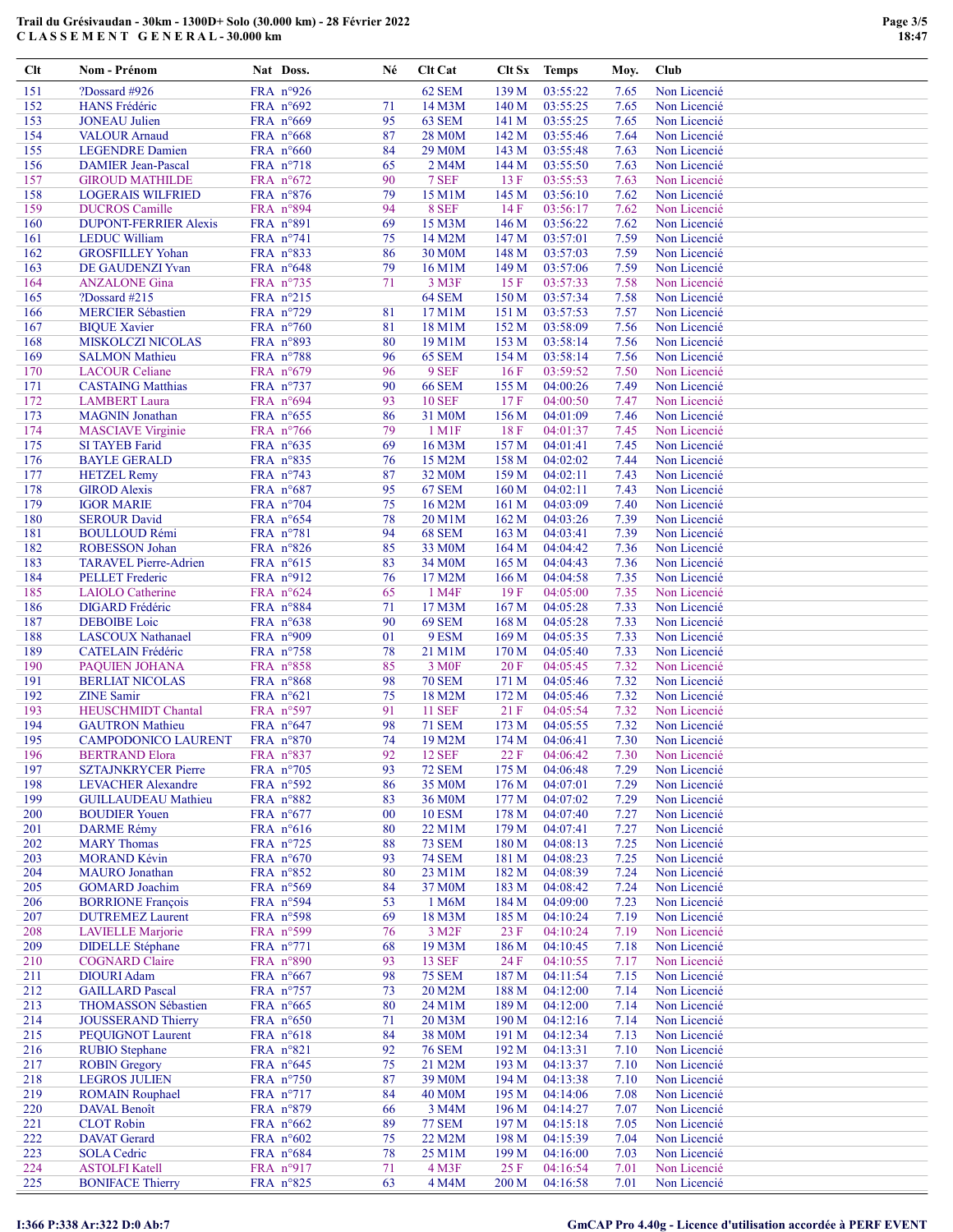| $Cl$ t     | Nom - Prénom                                    | Nat Doss.                                | Né       | Clt Cat                             | Clt Sx         | <b>Temps</b>         | Moy.         | Club                         |
|------------|-------------------------------------------------|------------------------------------------|----------|-------------------------------------|----------------|----------------------|--------------|------------------------------|
| 226        | <b>COASNE Thibault</b>                          | FRA n°736                                | 93       | <b>78 SEM</b>                       | 201 M          | 04:17:55             | 6.98         | Non Licencié                 |
| 227        | <b>VALLIER DENIS</b>                            | FRA n°887                                | 69       | 21 M3M                              | 202 M          | 04:18:27             | 6.96         | Non Licencié                 |
| 228        | <b>COLIRE Owen</b>                              | FRA n°576                                | $00\,$   | <b>11 ESM</b>                       | 203 M          | 04:18:47             | 6.96         | Non Licencié                 |
| 229        | <b>BOUVET Victor</b>                            | FRA n°903                                | 89       | <b>79 SEM</b>                       | 204 M          | 04:19:02             | 6.95         | Non Licencié                 |
| 230        | <b>HIVERT</b> Ludovic                           | FRA n°902                                | 90       | <b>80 SEM</b>                       | 205 M          | 04:19:02             | 6.95         | Non Licencié                 |
| 231<br>232 | <b>PIAU</b> Matthieu<br><b>TRUFFIN Quentin</b>  | FRA n°855<br>FRA n°611                   | 99<br>92 | <b>81 SEM</b><br><b>82 SEM</b>      | 206 M<br>207 M | 04:19:05<br>04:20:37 | 6.95<br>6.91 | Non Licencié<br>Non Licencié |
| 233        | <b>MARTIN</b> Guilhem                           | FRA n°573                                | 80       | 26 M1M                              | 208 M          | 04:21:02             | 6.90         | Non Licencié                 |
| 234        | <b>LAMBERT</b> Isabelle                         | FRA n°824                                | 62       | 1 M <sub>5F</sub>                   | 26F            | 04:21:03             | 6.90         | Non Licencié                 |
| 235        | <b>THIERY</b> Géraldine                         | FRA n°815                                | 78       | $2$ M <sub>1</sub> F                | 27 F           | 04:21:07             | 6.89         | Non Licencié                 |
| 236        | <b>ARNAUD Julien</b>                            | FRA n°584                                | 90       | <b>83 SEM</b>                       | 209 M          | 04:21:07             | 6.89         | Non Licencié                 |
| 237        | <b>GACHON</b> Cyrille                           | FRA n°762                                | 72       | 22 M3M                              | 210 M          | 04:21:07             | 6.89         | Non Licencié                 |
| 238        | <b>BELLESSORT Maxime</b>                        | FRA n°843                                | 91       | <b>84 SEM</b>                       | 211 M          | 04:21:07             | 6.89         | Non Licencié                 |
| 239        | <b>FREMAUX Thomas</b>                           | FRA n°698                                | 77       | 23 M2M                              | 212 M          | 04:21:08             | 6.89         | Non Licencié                 |
| 240<br>241 | <b>BARNEL Léa</b><br><b>MARZIOU Delphine</b>    | FRA n°568<br>FRA n°798                   | 94<br>86 | <b>14 SEF</b><br>4 M <sub>OF</sub>  | 28 F<br>29F    | 04:21:08<br>04:21:16 | 6.89<br>6.89 | Non Licencié<br>Non Licencié |
| <b>DNS</b> | <b>SIMAO</b> Julian                             | FRA n°761                                | 91       | <b>DNS SEM</b>                      | <b>DNSM</b>    | 04:21:23             | 6.89         | Non Licencié                 |
| 243        | <b>LESPORT Anne-Sophie</b>                      | FRA n°786                                | 90       | <b>15 SEF</b>                       | 30F            | 04:21:44             | 6.88         | Non Licencié                 |
| 244        | <b>BICHAT Eric</b>                              | FRA n°587                                | 73       | 24 M2M                              | 214 M          | 04:21:58             | 6.87         | Non Licencié                 |
| 245        | <b>CHATEAU</b> Laurent                          | FRA $n^{\circ}885$                       | 72       | 23 M3M                              | 215 M          | 04:22:02             | 6.87         | Non Licencié                 |
| 246        | <b>PICQUOT Florence</b>                         | FRA nº911                                | 68       | 5 M3F                               | 31 F           | 04:22:15             | 6.86         | Non Licencié                 |
| 247        | <b>DUBOUCHEZ Sebastien</b>                      | FRA n°586                                | 90       | <b>86 SEM</b>                       | 216 M          | 04:23:25             | 6.83         | Non Licencié                 |
| 248        | <b>CLARAC</b> Emmanuelle                        | FRA n°877                                | 67       | 2 M <sub>4F</sub>                   | 32 F           | 04:23:44             | 6.83         | Non Licencié                 |
| 249        | <b>BLANCHARD Denis</b>                          | FRA n°874                                | 67       | 5 M4M                               | 217 M          | 04:23:47             | 6.82         | Non Licencié                 |
| 250<br>251 | <b>RAMUS</b> Jacques<br><b>RICHARD Viviane</b>  | FRA n°681<br>FRA n°900                   | 90<br>94 | <b>87 SEM</b><br><b>16 SEF</b>      | 218 M<br>33 F  | 04:24:47<br>04:25:40 | 6.80<br>6.78 | Non Licencié<br>Non Licencié |
| 252        | <b>MILLET</b> Romain                            | FRA $n^{\circ}768$                       | 94       | <b>88 SEM</b>                       | 219 M          | 04:25:41             | 6.78         | Non Licencié                 |
| 253        | <b>DURAND</b> Steven                            | FRA n°886                                | 84       | 41 M <sub>0</sub> M                 | 220 M          | 04:26:11             | 6.76         | Non Licencié                 |
| 254        | <b>FRIEDEL Vincent</b>                          | FRA n°906                                | 83       | 42 M <sub>0</sub> M                 | 221 M          | 04:26:30             | 6.75         | Non Licencié                 |
| 255        | <b>MONNET</b> Marlène                           | FRA n°731                                | 69       | 6 M3F                               | 34 F           | 04:26:36             | 6.75         | Non Licencié                 |
| 256        | <b>BOUZINEB</b> Mohamed                         | FRA n°730                                | 72       | 24 M3M                              | 222 M          | 04:26:37             | 6.75         | Non Licencié                 |
| 257        | <b>LATARCHE Cyrille</b>                         | FRA n°883                                | 80       | 27 M1M                              | 223 M          | 04:26:41             | 6.75         | Non Licencié                 |
| 258        | <b>PASQUELIN</b> Christophe                     | FRA n°734                                | 69       | 25 M3M                              | 224 M          | 04:26:43             | 6.75         | Non Licencié                 |
| 259        | <b>MARCHAL Jerome</b>                           | FRA n°872                                | 60       | 2 M5M                               | 225 M          | 04:28:52             | 6.70         | Non Licencié                 |
| 260        | <b>BRANJAUNEAU Rémi</b>                         | FRA n°680                                | 96       | <b>89 SEM</b>                       | 226 M          | 04:30:25             | 6.66         | Non Licencié                 |
| 261        | <b>RACFER Raphael</b>                           | FRA nº925                                | 01       | <b>12 ESM</b>                       | 227 M          | 04:30:50             | 6.65         | Non Licencié                 |
| 262<br>263 | DI BARTOLOMÉO Bérenger<br><b>RENOUX Andréa</b>  | FRA n°708<br>FRA n°688                   | 89<br>75 | <b>90 SEM</b><br>4 M <sub>2</sub> F | 228 M<br>35F   | 04:31:02<br>04:31:09 | 6.64<br>6.64 | Non Licencié<br>Non Licencié |
| 264        | <b>BAIETTO Jean-Marc</b>                        | FRA $n^{\circ}601$                       | 59       | 3 M5M                               | 229 M          | 04:31:42             | 6.63         | Non Licencié                 |
| 265        | <b>DEFFAY Patrick</b>                           | FRA n°746                                | 61       | 4 M5M                               | 230 M          | 04:31:57             | 6.62         | Non Licencié                 |
| 266        | DE VOS Tim                                      | FRA n°839                                | 91       | 91 SEM                              | 231 M          | 04:32:14             | 6.61         | Non Licencié                 |
| 267        | <b>BOUDISSA Mehdi</b>                           | FRA n°600                                | 86       | 43 M0M                              | 232 M          | 04:33:01             | 6.59         | Non Licencié                 |
| 268        | <b>JACOB</b> Denis                              | FRA n°701                                | 67       | 6 M4M                               | 233 M          | 04:33:05             | 6.59         | Non Licencié                 |
| 269        | <b>CAMPS Didier</b>                             | FRA n°673                                | 62       | 5 M5M                               | 234 M          | 04:33:56             | 6.57         | Non Licencié                 |
| 270        | <b>CRESSON</b> Denis                            | FRA n°908                                | 65       | 7 M4M                               | 235 M          | 04:35:49             | 6.53         | Non Licencié                 |
| 271        | <b>MOLLIER Cedric</b>                           | FRA n°713                                | 83       | 44 M <sub>0</sub> M                 | 236 M          | 04:36:12             | 6.52         | Non Licencié                 |
| 272        | <b>CHALÉAT</b> Elodie                           | FRA n°792                                | 94       | <b>17 SEF</b>                       | 36 F           | 04:36:23             | 6.51         | Non Licencié                 |
| 273<br>274 | <b>FORET Emilien</b><br><b>VERTADIER Eva</b>    | FRA n°572<br>FRA n°800                   | 82<br>95 | 28 M1M<br><b>18 SEF</b>             | 237 M<br>37 F  | 04:37:05<br>04:37:10 | 6.50<br>6.49 | Non Licencié<br>Non Licencié |
| 275        | <b>GUICHARD Nicolas</b>                         | FRA n°840                                | 78       | 29 M1M                              | 238 M          | 04:38:07             | 6.47         | Non Licencié                 |
| 276        | <b>LOZE</b> Thierry                             | FRA nº918                                | 73       | 25 M2M                              | 239 M          | 04:38:08             | 6.47         | Non Licencié                 |
| 277        | <b>GARCIA</b> Marc                              | FRA n°828                                | 70       | 26 M3M                              | 240 M          | 04:38:19             | 6.47         | Non Licencié                 |
| 278        | <b>PERRIER Stephane</b>                         | FRA $n^{\circ}683$                       | 75       | 26 M2M                              | 241 M          | 04:38:19             | 6.47         | Non Licencié                 |
| 279        | <b>DOREY Franck</b>                             | FRA n°756                                | 79       | 30 M1M                              | 242 M          | 04:38:21             | 6.47         | Non Licencié                 |
| 280        | <b>ARNOULD Francis</b>                          | FRA n°593                                | 62       | 6 M5M                               | 243 M          | 04:38:41             | 6.46         | Non Licencié                 |
| 281        | <b>TOURNEBIZE Rémi</b>                          | FRA n°607                                | 84       | 45 M <sub>0</sub> M                 | 244 M          | 04:38:49             | 6.46         | Non Licencié                 |
| 282        | <b>ARNAUD Luc</b>                               | FRA nº585                                | 94       | <b>92 SEM</b>                       | 245 M          | 04:39:31             | 6.44         | Non Licencié                 |
| 283        | <b>FIETTE Adrien</b>                            | FRA n°848                                | 93       | <b>93 SEM</b>                       | 246 M          | 04:39:40             | 6.44         | Non Licencié                 |
| 284<br>285 | <b>LORINQUER David</b><br><b>RANDY Williams</b> | FRA n°849<br>FRA n°904                   | 96<br>93 | <b>94 SEM</b><br><b>95 SEM</b>      | 247 M<br>248 M | 04:39:40<br>04:39:41 | 6.44<br>6.44 | Non Licencié<br>Non Licencié |
| 286        | <b>DEMAREST Emeline</b>                         | FRA n°901                                | 98       | <b>19 SEF</b>                       | 38F            | 04:39:51             | 6.43         | Non Licencié                 |
| 287        | <b>ERNOULT Xavier-Haja</b>                      | FRA n°753                                | 98       | <b>96 SEM</b>                       | 249 M          | 04:40:14             | 6.42         | Non Licencié                 |
| 288        | <b>VARGA</b> Regina                             | FRA $n^{\circ}682$                       | 96       | <b>20 SEF</b>                       | 39 F           | 04:40:14             | 6.42         | Non Licencié                 |
| 289        | <b>JOBARD</b> Victor                            | FRA $n^{\circ}845$                       | 90       | <b>97 SEM</b>                       | 250 M          | 04:40:21             | 6.42         | Non Licencié                 |
| 290        | <b>TRUFFIN Thomas</b>                           | FRA $n^{\circ}612$                       | 94       | <b>98 SEM</b>                       | 251 M          | 04:41:10             | 6.40         | Non Licencié                 |
| 291        | <b>MARZIN Stéphane</b>                          | FRA $n^{\circ}640$                       | 76       | 27 M2M                              | 252 M          | 04:43:51             | 6.34         | Non Licencié                 |
| 292        | <b>REILLE Nicolas</b>                           | FRA $n^{\circ}639$                       | 75       | 28 M2M                              | 253 M          | 04:44:35             | 6.33         | Non Licencié                 |
| 293        | <b>CHESSEL PHILIPPE</b>                         | FRA n°801                                | 71       | 27 M3M                              | 254 M          | 04:47:43             | 6.26         | Non Licencié                 |
| 294<br>295 | <b>LEYNAUD</b> Michel                           | FRA n°702                                | 56       | 2 M6M                               | 255 M          | 04:48:51             | 6.23<br>6.23 | Non Licencié<br>Non Licencié |
| 296        | <b>GONCALVES Marco</b><br>RICHARD Raphaël       | FRA $n^{\circ}841$<br>FRA $n^{\circ}707$ | 74<br>82 | 29 M2M<br>31 M1M                    | 256 M<br>257 M | 04:49:04<br>04:49:05 | 6.23         | Non Licencié                 |
| 297        | <b>CHAVAS</b> Cécile                            | FRA n°796                                | 90       | <b>21 SEF</b>                       | 40 F           | 04:49:40             | 6.21         | Non Licencié                 |
| 298        | <b>COUGNENC Céline</b>                          | FRA n°797                                | 86       | 5 M <sub>OF</sub>                   | 41 F           | 04:49:40             | 6.21         | Non Licencié                 |
| 299        | <b>BARTHÉLEMY Daniel</b>                        | FRA n°898                                | 74       | 30 M2M                              | 258 M          | 04:50:42             | 6.19         | Non Licencié                 |
| 300        | <b>BALDET MAURICE</b>                           | FRA n°596                                | 63       | 8 M4M                               | 259 M          | 04:52:47             | 6.15         | Non Licencié                 |
|            |                                                 |                                          |          |                                     |                |                      |              |                              |